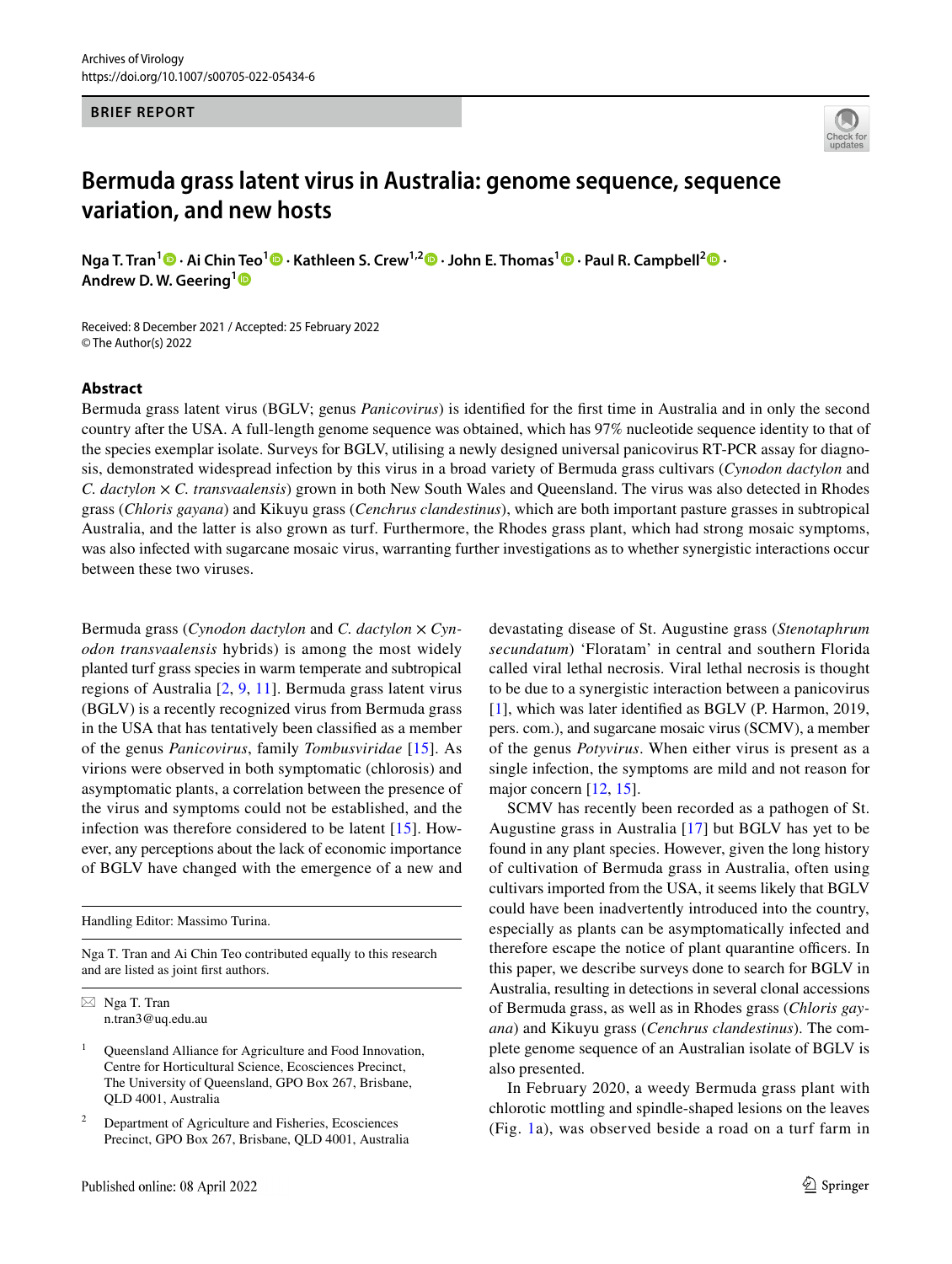<span id="page-1-0"></span>**Fig. 1** (**a**) Leaf of a common Bermuda grass (*Cynodon dactylon*) plant (virus isolate 5657) with spindle-shaped lesions, (**b**) leaves of a Bermuda grass 'Gully Gold' plant (virus isolate 5663) displaying mild mosaic symptoms (left and centre), as opposed to an asymptomatic leaf (right) from a common Bermuda grass plant), (**c**) leaves of a Rhodes grass (*Chloris gayana*) plant (virus isolate 5651) displaying mosaic symptoms (left and centre), as opposed to an asymptomatic leaf from an uninfected plant of the same species (right), (**d**) isometric virions (arrows) of Bermuda grass latent virus (BGLV) observed in a leaf extract from virus isolate 5657, and (**e**) two types of virion, isometric (BGLV, arrows) and fexuous and flamentous (sugarcane mosaic virus, arrow heads), observed in a leaf extract from virus isolate 5651



south-east Queensland. A stolon from this plant was collected and planted in a pot in an insect-free glasshouse at the Ecosciences Precinct, Dutton Park, Queensland. Species identifcation of this plant was confrmed by DNA barcoding of the chloroplast maturase K gene (*matK*) using primers *matK*472F and *matK*1248R [[19](#page-6-5)], and the DNA sequence was deposited in the GenBank database (Table [1\)](#page-2-0). The symptoms disappeared when the plant was grown in the glasshouse. Leaves from this plant were freeze-dried and lodged in the Queensland Department of Agriculture and Fisheries (QDAF) Plant Virus Collection under isolate number 5657. A small-scale, crude virus purifcation was done using the virus miniprep method of Geering *et al.* [[3\]](#page-5-2). Carbon-stabilised, necoloidine-coated grids were foated on drops of the virus miniprep and then negatively contrasted with 1% ammonium molybdate, pH 5.8, for viewing under a JEOL JEM-1400 transmission electron microscope. Isometric virions with a modal diameter of 27 nm were observed (Fig. [1d](#page-1-0)), suggesting infection with a panicovirus.

To test the hypothesis that the plant was infected with a panicovirus, reverse transcription PCR (RT-PCR) and amplicon sequencing were done. In the absence of a proper diagnostic control and adequate knowledge of sequence diversity, we chose to develop a universal panicovirus assay. RNAdependent RNA polymerase (RdRp) amino acid sequences of the exemplar isolates of BGLV (GenBank KX758441) and members of the three officially recognized panicovirus species, *Panicum mosaic virus* (GenBank U55002), *Cocksfoot mild mosaic virus* (GenBank EU081018), and *Thin paspalum asymptomatic virus* (GenBank JX848617), were aligned using the MUSCLE algorithm within the MEGA software package, and the aligned sequences were backtranslated to give the DNA sequence alignment. Potential primer-binding sites with minimal degeneracy were identifed using GPrime [\[6](#page-5-3)]. Two degenerate PCR primers were designed, PanicoRdRp-F (5ʹ TGCGCWATWGGATTYGAY GC 3ʹ) and PanicoRdRp-R (5ʹ CCTCATCATCCWCCG AGCA 3<sup>'</sup>), which were predicted to produce an amplicon of *c*. 350 bp. RT-PCR primer annealing temperatures were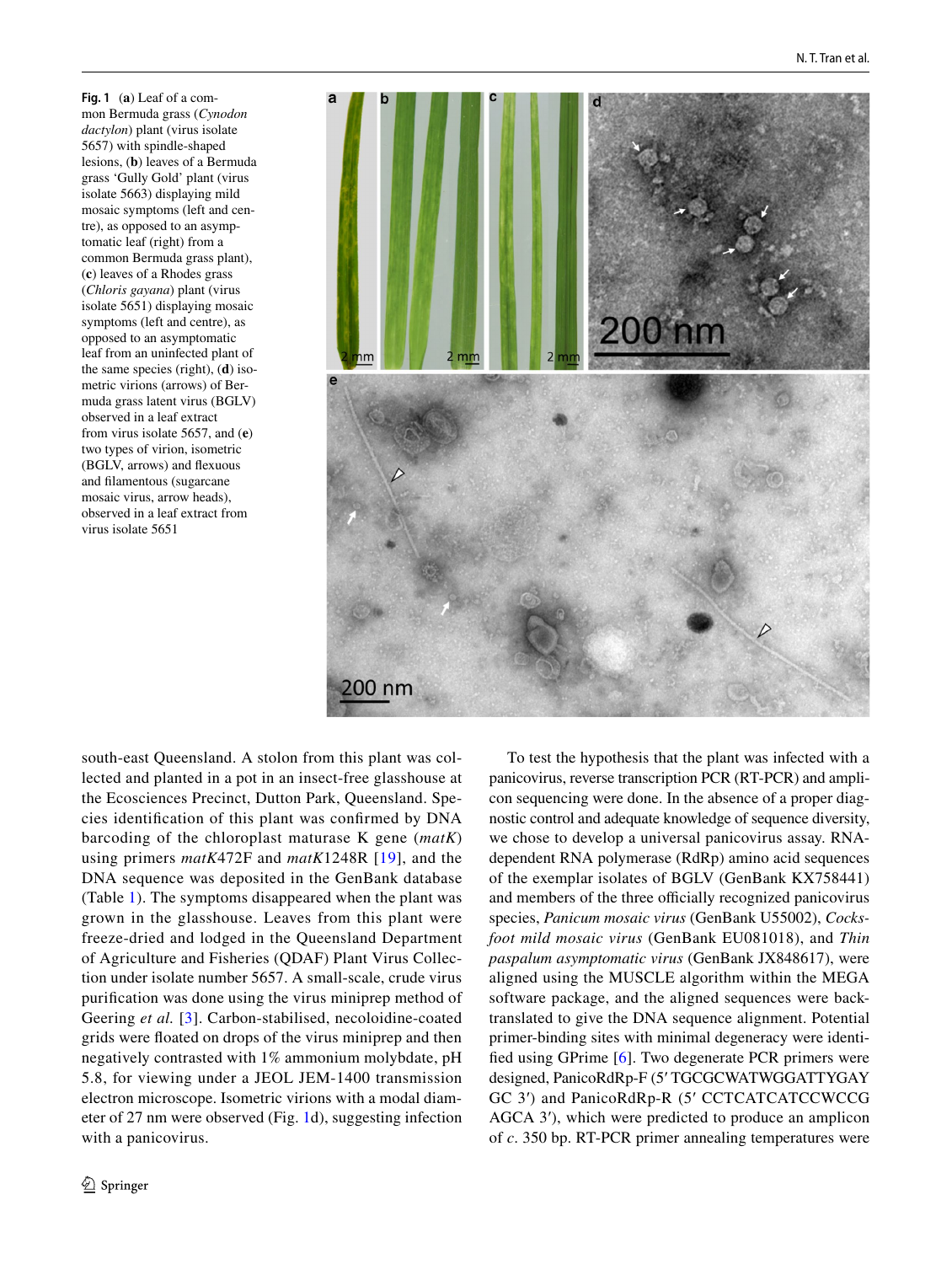<span id="page-2-0"></span>

|  |  | Table 1 Survey results for Bermuda grass latent virus on grasses collected from New South Wales (NSW) and Queensland (QLD), Australia |  |  |  |  |  |  |
|--|--|---------------------------------------------------------------------------------------------------------------------------------------|--|--|--|--|--|--|
|--|--|---------------------------------------------------------------------------------------------------------------------------------------|--|--|--|--|--|--|

| <b>Species</b>                              | Cultivar/common                              |                          | <b>BGLV</b> Nearest town | <b>State</b> | Collection date<br>$(dd/\text{mm/yyyy})$ | Isolate<br>acces-<br>sion <sup>a</sup> | GenBank accession no.                                   |                         |           |
|---------------------------------------------|----------------------------------------------|--------------------------|--------------------------|--------------|------------------------------------------|----------------------------------------|---------------------------------------------------------|-------------------------|-----------|
|                                             | name                                         |                          |                          |              |                                          |                                        | $\mathbf{B}\mathbf{G}\mathbf{L}\mathbf{V}^{\mathsf{b}}$ | <b>SCMV<sup>c</sup></b> | $matK^d$  |
| Cynodon dactylon                            | 'Wintergreen'                                | -                        | Carlingford              | NSW          | 23/07/2018                               | .                                      | .                                                       | .                       | $\ldots$  |
|                                             | 'Gully Gold'                                 | $\mathrm{+}$             | Windsor                  | <b>NSW</b>   | 08/04/2019                               | 5663                                   | MZ671028                                                | $\ldots$                | .         |
|                                             | 'Greenlees Park'                             | $\ddot{}$                | Windsor                  | <b>NSW</b>   | 08/04/2019                               | 5660                                   | MZ671025                                                | $\ddotsc$               | .         |
|                                             | 'Greenlees Park'                             | $\qquad \qquad -$        | Cherrybrook              | <b>NSW</b>   | 08/04/2019                               | $\ldots$                               | $\ldots$                                                | $\ldots$                | $\ddotsc$ |
|                                             | 'Grand Prix'                                 | $\qquad \qquad -$        | Pitt Town Bottoms NSW    |              | 10/04/2019                               | $\ldots$                               | .                                                       | $\cdots$                | .         |
|                                             | 'Windsor Green'                              | $^{+}$                   | Pitt Town Bottoms NSW    |              | 10/04/2019                               | 5659                                   | MZ671024                                                | $\ddotsc$               | $\cdots$  |
|                                             | 'Windsor Green'                              | $\qquad \qquad -$        | Cornwallis               | <b>NSW</b>   | 08/04/2019                               | $\ldots$                               | .                                                       | $\ldots$                | .         |
|                                             | $CT-2$                                       | $\qquad \qquad -$        | Cornwallis               | <b>NSW</b>   | 08/04/2019                               | $\cdots$                               | $\cdots$                                                | $\cdots$                | $\cdots$  |
|                                             | 'C1' (Legend®)                               | $\overline{\phantom{0}}$ | Cornwallis               | <b>NSW</b>   | 08/04/2019                               | .                                      | $\ldots$                                                | $\ldots$                | .         |
|                                             | 'C1' (Legend®)                               | $\overline{\phantom{0}}$ | Redlands                 | QLD          | 18/04/2019                               | $\cdots$                               | $\ldots$                                                | $\ldots$                | .         |
|                                             | 'Oz-E-Green' (Oz<br>Tuff Turf <sup>®</sup> ) | $\qquad \qquad -$        | Redlands                 | QLD          | 18/04/2019                               | .                                      | $\ldots$                                                | .                       | .         |
|                                             | 'Oz-E-Green' (Oz<br>Tuff Turf <sup>®</sup> ) | $\qquad \qquad -$        | Rathdowney               | QLD          | 04/10/2018                               | .                                      | .                                                       | .                       | .         |
|                                             | 'Oz-E-Green' (Oz<br>Tuff Turf®)              | $\qquad \qquad -$        | Boyland                  | QLD          | 18/04/2018                               | $\ldots$                               | $\ldots$                                                | .                       | .         |
|                                             | 'Wintergreen'                                | $\ddot{}$                | Boyland                  | QLD          | 24/10/2018                               | 5661                                   | MZ671026                                                | $\ddotsc$               | .         |
|                                             | 'Plateau'                                    |                          | Indooroopilly            | <b>QLD</b>   | 14/10/2018                               | $\cdots$                               | $\cdots$                                                | $\ldots$                | $\cdots$  |
|                                             | Common Bermuda +<br>grass                    |                          | Chambers Flat            | QLD          | 11/02/2020                               | 5657                                   | MZ671022                                                | $\ddots$                | OL456263  |
|                                             | Common Bermuda +<br>grass                    |                          | Rocklea                  | QLD          | 23/08/2021                               | 5812                                   | OK258314                                                | $\dddotsc$              | OL456264  |
|                                             | Common Bermuda +<br>grass                    |                          | Rocklea                  | QLD          | 23/08/2021                               | 5815                                   | OK258317                                                | $\ldots$                | OL456267  |
|                                             | Common Bermuda +<br>grass                    |                          | Rocklea                  | QLD          | 23/08/2021                               | 5816                                   | OK258318                                                | $\ddotsc$               | OL456268  |
| Cynodon sp.                                 | <b>UQ 545</b>                                | $\overline{\phantom{0}}$ | Redlands                 | QLD          | 18/04/2018                               | $\ldots$                               | .                                                       | .                       | $\cdots$  |
| $C.$ dactylon $\times C.$<br>transvaalensis | 'Santa Ana'                                  | $\qquad \qquad -$        | Freemans Reach           | <b>NSW</b>   | 08/04/2019                               | .                                      | .                                                       | .                       | .         |
|                                             | 'DT-1' $(TifTuf^{\circledR})$                | $\ddot{}$                | Theresa Park             | <b>NSW</b>   | 14/10/2021                               | 5818                                   | OL539730                                                | $\ddotsc$               | $\cdots$  |
|                                             | 'DT-1' (TifTuf®)                             | $\overline{\phantom{0}}$ | Allenview                | QLD          | 17/08/2018                               | $\ldots$                               | .                                                       | $\cdots$                | .         |
|                                             | 'Tift94'<br>$(Tif Sport^{TM})$               | $\ddot{}$                | Wamuran                  | QLD          | 23/07/2018                               | 5658                                   | MZ671023                                                | $\ddotsc$               | .         |
|                                             | 'Tift94'<br>$(Tif Sport^{TM})$               | $^{+}$                   | Redlands                 | QLD          | 18/04/2019                               | 5662                                   | MZ671027                                                | $\ddotsc$               | .         |
|                                             | Latitude 36 Ber-<br>muda grass               |                          | Redlands                 | QLD          | 18/04/2019                               | $\ldots$                               | $\ldots$                                                | $\cdots$                | $\cdots$  |
|                                             | 'Tifway'                                     |                          | Yeppoon                  | QLD          | 13/12/2018                               | $\ldots$                               | $\ldots$                                                | $\ldots$                | $\ldots$  |
| Chloris gayana                              | Rhodes grass                                 |                          | Rocklea                  | QLD          | 01/03/2021                               | 5651                                   |                                                         | MZ852894 OK258313       | OL456262  |
| Cenchrus clandes-<br>tinus                  | Kikuyu grass                                 | $^+$                     | Rocklea                  | QLD          | 23/08/2021                               | 5813                                   | OK258315                                                | $\ldots$                | OL456265  |
|                                             | Kikuyu grass                                 | $^{+}$                   | Rocklea                  | QLD          | 23/08/2021                               | 5814                                   | OK258316                                                |                         | OL456266  |

a Queensland Department of Agriculture and Fisheries Plant Virus Collection

 ${}^{\text{b}}$ BGLV = Bermuda grass latent virus

 $c<sup>c</sup>SCMV = sugarcane mosaic virus$ 

 $d$ *matK* = chloroplast maturase K gene of the host

optimised using Panicum mosaic virus (PMV) isolate 2349 [\[16\]](#page-6-6) from the QDAF Plant Virus Collection, and this virus was used as a positive diagnostic control.

Total nucleic acid extracts (TNAEs) were prepared using a BioSprint 15 DNA Plant Kit (catalog number: 941517, QIAGEN) as per the manufacturer's instructions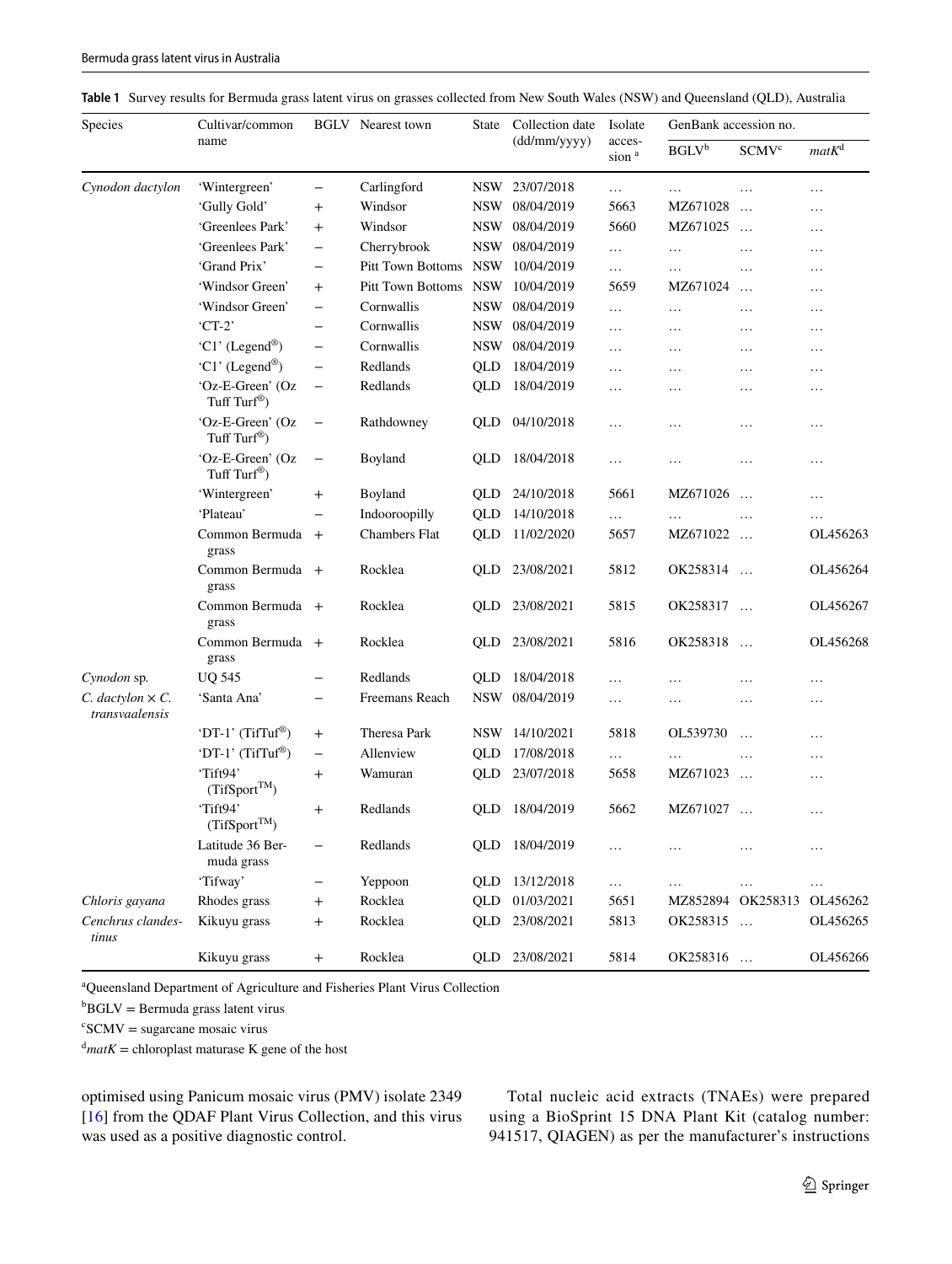but omitting the RNase A digestion step. RT-PCR assays were done using a MyTaq One-Step RT-PCR Kit (catalog number: BIO-65049, Bioline Meridian Bioscience) as per the manufacturer's instructions. RT-PCR thermocycling conditions were 20 min at 45°C and 1 min at 95°C; followed by 40 cycles of 95°C for 10 s, 65°C for 10 s, and 72°C for 30 s; and fnally, 2 min at 72°C. The amplicon was electrophoresed through a 1.5% (w/v) agarose gel and visualised on a UV transilluminator after staining with ethidium bromide. Virus isolate 5657 was RT-PCR positive. Amplicons were sequenced directly by Macrogen Inc., South Korea, and BLASTn and BLASTx search results showed that BGLV (GenBank KX758441) was the closest match, with 96.5% and 100% identity at the nt and amino acid (aa) levels, respectively.

To better characterise virus isolate 5657, high-throughput sequencing was done. Total RNA was extracted using a TRIzol Plus RNA Purifcation Kit (catalog number: 12183555, Invitrogen) as per the manufacturer's instructions. The total RNA extracts were submitted to the Australian Genome Research Facility (AGRF; Melbourne, Australia) for library preparation and sequencing. Ribosomal RNA was removed using a TruSeq Stranded Total RNA with Ribo‐ Zero Plant kit (Illumina) with 500 ng of input RNA. The library was sequenced as 100-bp paired-end reads on an Illumina NovaSeq platform with an SP 300 cycle kit. The sequences were paired, and adaptor and primer sequences were removed using the BBDuk Plugin for Geneious Prime v. 2021.0.1 (Biomatters Ltd., Auckland). Trimming options included removal of reads with a Phred value less than 30 and shorter than 30 nt in length. One million reads, which were randomly sampled from 110,832,104 reads obtained after trimming for quality, were assembled *de novo* using CLC Genomics Workbench v. 6.5 (QIAGEN) with automatic word size and bubble size and a minimum contig length of 700 nt. The number of contigs produced after *de novo* assembly was 239 and these were sorted by length and sequence homologies identifed by doing a BLASTn search of the NCBI Nucleotide Database. One contig of 4,097 nt had a signifcant hit to BGLV but no other viruses were identifed. The sequence of the exemplar isolate of BGLV (GenBank KX758441) was then used as a scafold to map all reads, producing a contig of 4,044 nt, which was assembled from 78,263,232 reads, with an average depth of coverage of 1,580,041 sequence reads.

The 5' terminus of the genome of isolate 5657 was determined using a 5ʹ/3ʹ RACE Kit, 2nd Generation (catalog number: 03353621001, Roche Applied Science) as per the manufacturer's instructions and with the virus-specific, reverse primers listed in Supplementary Table S1. The 3ʹ end was confrmed by polyadenylating the RNA using *Escherichia coli* poly(A) polymerase (catalog number: M0276S, New England Biolabs). cDNA of the polyadenylated RNA

was synthesised using Superscript IV reverse transcriptase (catalog number: 18090010, Invitrogen) and an oligo (dT) primer (5' CACGGATCCCGGG(T)<sub>17</sub>V 3') based on potyvirid primer 1 of Gibbs and Mackenzie [[5\]](#page-5-4). PCR was then done using MyTaq HS Red DNA Polymerase (catalog number: BIO-21115, Bioline Meridian Bioscience) using the same oligo (dT) primer, paired with a virus-specifc forward primer (Supplementary Table S1). PCR amplicons obtained from 5ʹ and 3ʹ RACE were sequenced directly by Macrogen Inc., South Korea.

The genome sequence of virus isolate 5657 (GenBank MZ671022) contains 4,047 nt and is 97% identical to the exemplar isolate of BGLV (GenBank KX758441). The 5ʹ UTR of virus isolate 5657 is 3 nt longer than that of the exemplar isolate, but otherwise, its genome architecture (Supplementary Fig. S1) is identical to that previously described [[15](#page-6-2)], which in turn was deduced from compari-sons with PMV [[20,](#page-6-7) [21\]](#page-6-8).

To survey for BGLV, a collection of 23 accessions of Bermuda grass representing 16 cultivars was assembled from a variety of sources (Table [1](#page-2-0)) and grown in the glasshouse at the Ecosciences Precinct, Dutton Park, Queensland. TNAEs were prepared using a BioSprint 15 DNA Plant Kit. Diagnoses were done using the universal panicovirus RT-PCR assay described above. Eight accessions returned positive results, and the sequenced amplicons all matched BGLV following BLASTn searches. These accessions originated from both New South Wales and Queensland (Table [1](#page-2-0)). The sequences were aligned, and pairwise sequence comparisons were done using Geneious Alignment in Geneious Prime, and all had 87.4–97.0% nt sequence identity to the exemplar isolate of BGLV but less than 68.1% nt sequence identity to the exemplar isolates of the other three recognized panicovirus species (Supplementary Table S2). BGLV was detected in two accessions of 'Tift94' that were sourced from diferent locations in south-east Queensland, one from a turf farm at Wamuran and the second from a turf research facility at Redlands (Table [1\)](#page-2-0). 'Tift94' was bred in the USA and is a sterile hybrid Bermuda grass, which can only be propagated by vegetative means [[7\]](#page-5-5). Interestingly, the virus isolates from these two 'Tift94' accessions only had 96.0% nt sequence identity, which suggests independent acquisition of the virus from local sources following the single introduction of the grass into Australia. 'DT-1' is also a sterile hybrid Bermuda grass cultivar imported as a single introduction from the USA [\[14](#page-6-9)]. Two independent samples of this grass were tested for BGLV, only one of which was infected. This result again points to relatively recent spread of the virus into this cultivar, after import of the cultivar into Australia.

Symptoms were not observed in any of the eight Bermuda grass accessions with BGLV infection in the glasshouse until July 2021, more than two years after the plants were frst established. At this time, mild mosaic symptoms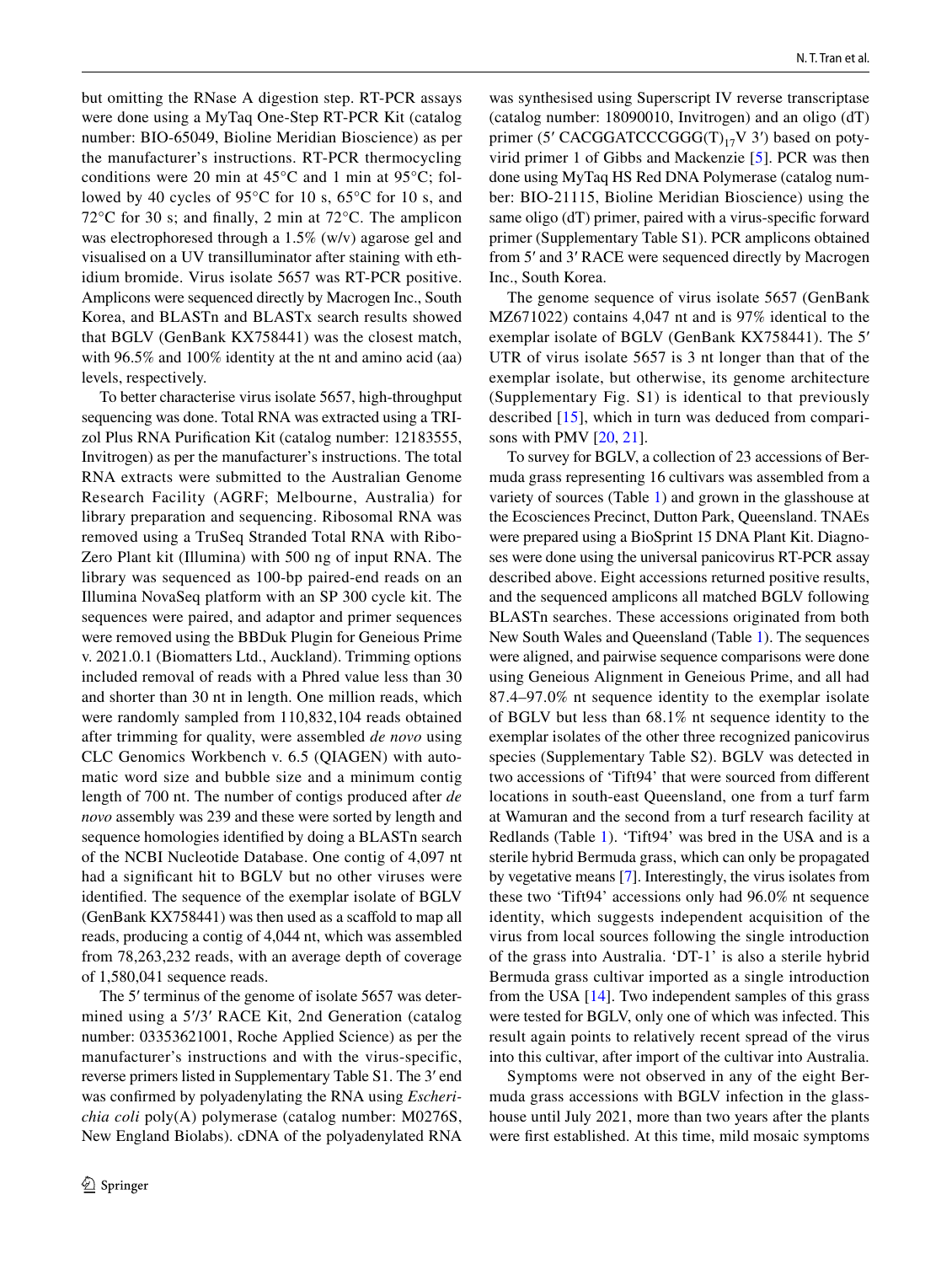were observed on the leaves of the 'Gully Gold' plant (isolate 5663; Fig. [1](#page-1-0)b). No other plant viruses that are known to infect turf grasses were detected in this plant by transmission electron microscopy, RT-PCR using primers U341/ D341 for potyviruses in general [[10\]](#page-6-10), primers Grassnepo-F1/ Grassnepo-R1 for Stenotaphrum nepovirus [\[18](#page-6-11)], or primers PMV-F1/PMV-R1 for Panicum mosaic virus [[4\]](#page-5-6), suggesting that the symptoms were associated with BGLV. We propose that the symptoms of BGLV infection are transient in expression and are afected by the stage of plant growth, as well as the prevailing environmental conditions. It is also possible that BGLV supports the replication of satellite viruses or RNAs that modulate symptoms, as with PMV [[13](#page-6-12)]. Further research is required to investigate the pathogenicity of BGLV, ideally using an infectious clone.

Finally, a Rhodes grass plant (virus isolate 5651, Table [1\)](#page-2-0) with strong mosaic symptoms (Fig. [1c](#page-1-0)) was collected from Oxley Creek Common, a public park in the Brisbane suburb of Rocklea. Identifcation of the plant species was confrmed by *matK* gene sequencing as described above, and the sequence was deposited in the GenBank database (Table [1](#page-2-0)). This particular plant was growing in a mixed sward of pasture grasses that was regularly mown to maintain public access. When a sap extract was viewed under a JEOL JEM-1400 electron microscope, two types of virion were observed, one flexuous and filamentous,  $700-750 \times 10-11$ nm, and the other, isometric with a modal diameter of 27 nm (Fig. [1e](#page-1-0)). RT-PCR was done using the universal potyvirus primer pair U341/D341 [\[10](#page-6-10)] and a *c*. 340-nt amplicon was obtained and sequenced (GenBank OK258313). The closest match (95.8% nt sequence identity over the entire length of the amplicon sequence) was to an SCMV isolate from St. Augustine grass found on a turf farm in New South Wales (GenBank MW026606). A universal panicovirus RT-PCR was also done, and again, the plant tested positive, with amplicon sequencing confrming infection by BGLV. Pairwise sequence comparisons showed that this virus isolate has 87.4% nt sequence identity to the exemplar isolate of BGLV and 96.7% identity to the virus isolate in 'Gully Gold' (isolate 5663) from New South Wales (Supplementary Table S2).

It was hypothesised that the BGLV isolate found in Rhodes grass from Oxley Creek Common originated from Bermuda grass plants that are also present there. Surveys were done in August 2021, and eight of the 11 plants that were sampled from within a *c*. 15-m radius of the original infected Rhodes grass plant were RT-PCR positive using the universal panicovirus assay. Three of the eight BGLVpositive Bermuda grass samples were lodged in the QDAF Plant Virus Collection under virus isolate numbers 5812, 5815, and 5816 (Table [1\)](#page-2-0). Identifcations of the hosts were confrmed by *matK* gene sequencing as described above, and the sequences were deposited in the GenBank database

(Table [1](#page-2-0)). Direct amplicon sequencing was done, and all three virus isolates had >99.0% nt sequence identity to each other and to the BGLV isolate from Rhodes grass and only 96.7-97.0% nt sequence identity to the next most closely related isolate from Bermuda grass 'Gully Gold' (isolate 5663) from New South Wales (Supplementary Table S2). This result does suggest a common origin of the BGLV isolates from the park. However, even within this relatively small area, sequence variation was observed, as the three virus isolates from Bermuda grass and the single virus isolate from Rhodes grass all difered from each other by one to three single nucleotide polymorphisms.

Kikuyu grass was also common at Oxley Creek Common in the vicinity of the original infected Rhodes grass plant, and four asymptomatic plants were sampled randomly. Two of these four plants tested positive for panicovirus by RT-PCR. The two samples were lodged in the QDAF Plant Virus Collection under virus isolate numbers 5813 and 5814 with their *matK* gene sequences deposited in the GenBank database (Table [1\)](#page-2-0). Sequencing of the panicovirus RT-PCR amplicon confrmed the presence of BGLV, and these virus isolates had >99.0% nt sequence identity to the other virus isolates from the park (Supplementary Table S2). Mirroring previous results, the amplicon sequences for the two virus isolates from Kikuyu grass were non-identical (99.7% nt sequence identity) (Supplementary Table S2).

A phylogenetic analysis was done based on a BGLV amplicon sequence alignment, excluding the primers, using the maximum-likelihood (ML) search method implemented in the RA×ML plugin in Geneious Prime. The GTR GAMMA nucleotide model was selected, with rapid bootstrapping of 1000 replicates, searches for the best-scoring ML tree algorithm, and starting from a random tree topology. The phylogenetic tree grouped all Australian isolates into the BGLV clade (Fig. [2](#page-5-7)). The Oxley Creek Common group of virus isolates formed a distinct clade that also contained the virus isolate 5663 from 'Gully Gold' from New South Wales (Fig. [2](#page-5-7)).

In this study, we report for the frst time the presence of BGLV in Australia, which represents only the second record of this virus anywhere in the world after the USA. BGLV was also detected in two hybrid Bermuda grass cultivars, as well as Rhodes grass and Kikuyu grass, representing extensions to the natural host range of this virus. Given the relative ease with which BGLV was found in New South Wales and Queensland using the RT-PCR diagnostic tool described in this paper, it is likely that BGLV occurs throughout Australia and in many more countries around the world, wherever Bermuda grass occurs. Turf grass species are normally traded as vegetative propagules in order to maintain genetic purity and also because many cultivars have poor fertility. Hence, turf grasses probably represent an important pathway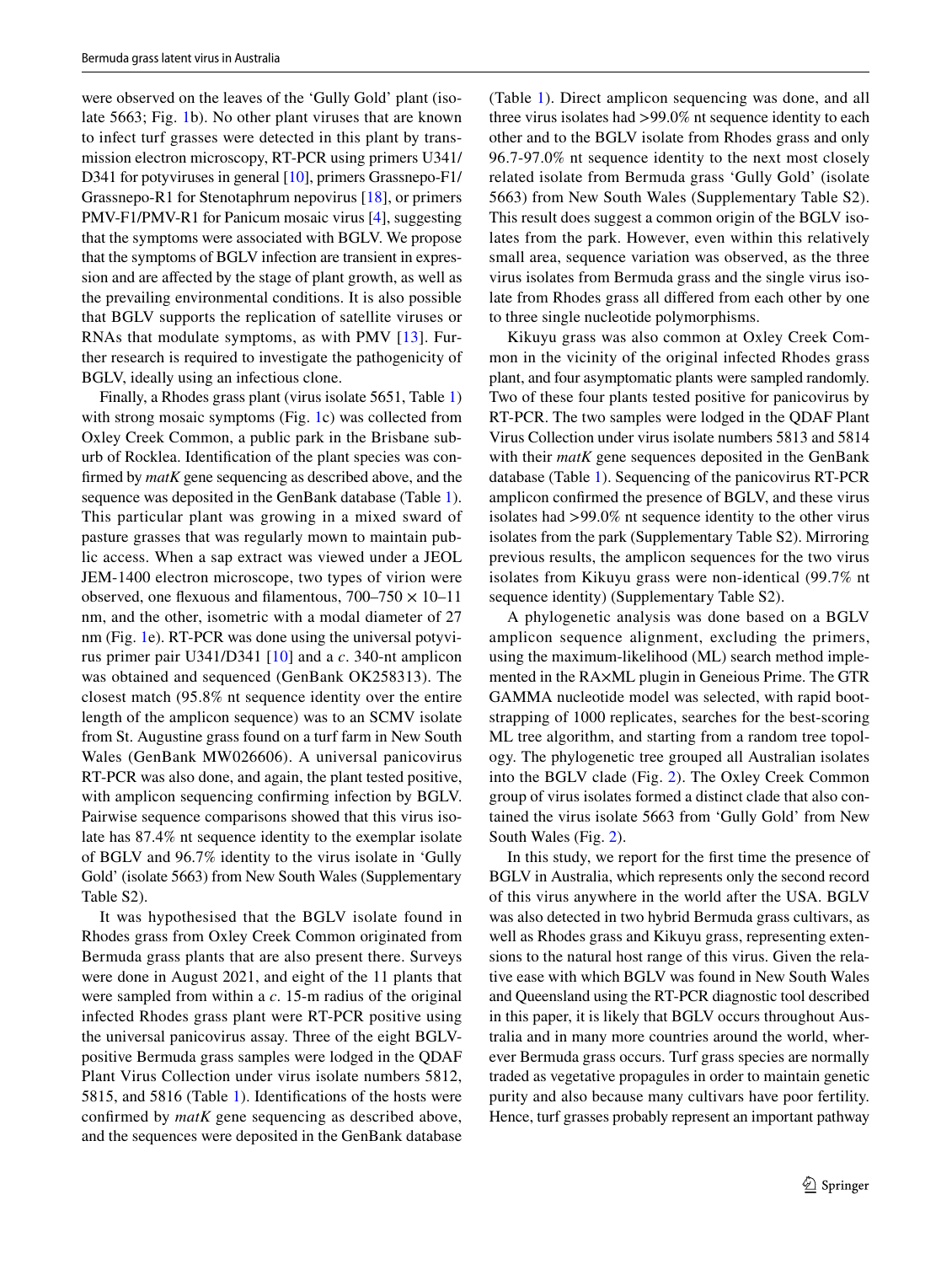

<span id="page-5-7"></span>**Fig. 2** Unrooted maximum-likelihood phylogenetic tree showing the relationships between the various Bermuda grass latent virus isolates (in bold font, listed as isolate number/GenBank accession number) and members of the genus *Panicovirus* based on a nucleotide sequence alignment of a portion of the region encoding the RNAdependent RNA polymerase. The reference sequences are of the species exemplar isolates. Bootstrap values greater than 70% are shown at the nodes of the branches. The scale bar represents the number of substitutions per site

for the spread of BGLV, as well as a range of other grassinfecting viruses.

Our fnding of a severely diseased plant of Rhodes grass that was infected by both SCMV and BGLV raises the question of synergism between these two viruses, similar to that proposed to occur in St. Augustine grass in Florida, resulting in lethal viral necrosis [\[8](#page-6-13)]. Investigating the host range within turfgrass and cereal crop species, the method of transmission of BGLV, and potential synergistic interactions between this virus and SCMV should be an urgent research priority, especially for the Australian turfgrass industry.

**Supplementary Information** The online version contains supplementary material available at<https://doi.org/10.1007/s00705-022-05434-6>.

**Acknowledgements** The authors acknowledge the Jagera and Turrbal people as the Traditional Custodians of the land on which the experimental work was completed in Brisbane. All diagnostic and sequencing work described in this project was funded by the Australian Plant Biosecurity Science Foundation. Financial support for some of the surveys was provided by Hort Innovation as part of grants TU17002 and TU19000, using the turf industry research and development levy and contributions from the Australian Government. Hort Innovation is the grower-owned, not-for-proft research and development corporation for Australian horticulture. We extend thanks to Donald S. Loch for reviewing the manuscript, and to him, Christopher J. Lambrides, and the turf growers in New South Wales and Queensland for assistance with collecting the Bermuda grass samples used in this study.

**Author contributions** NTT: methodology, investigation, data analysis, writing—original draft and review & editing. ACT: investigation, writing—original draft and review & editing. KSC: methodology, investigation, writing—review & editing. JET: conceptualization, methodology, validation, funding acquisition, writing—review & editing. PRC: methodology, data analysis, writing—review & editing. ADWG: conceptualization, methodology, resources, supervision, funding acquisition, and writing—original draft and review & editing

**Funding** Open Access funding enabled and organized by CAUL and its Member Institutions.

**Data availability** The sequence data that support the fndings of this study have been deposited in the GenBank database with accession numbers provided in the manuscript.

### **Declarations**

**Conflict of interest** All authors declare that they have no confict of interest.

**Ethics approval** This article does not contain any studies with human participants or animals performed by any of the authors.

**Open Access** This article is licensed under a Creative Commons Attribution 4.0 International License, which permits use, sharing, adaptation, distribution and reproduction in any medium or format, as long as you give appropriate credit to the original author(s) and the source, provide a link to the Creative Commons licence, and indicate if changes were made. The images or other third party material in this article are included in the article's Creative Commons licence, unless indicated otherwise in a credit line to the material. If material is not included in the article's Creative Commons licence and your intended use is not permitted by statutory regulation or exceeds the permitted use, you will need to obtain permission directly from the copyright holder. To view a copy of this licence, visit<http://creativecommons.org/licenses/by/4.0/>.

# **References**

- <span id="page-5-1"></span>1. Alcalá-Briseño RI, Harmon P, Polston J (2017) Viral metagenomics unravels the etiology of lethal necrosis of St. Augustinegrass 'Floratam'. In: Proceedings of the 2017 American Phytopathological Society Annual Meeting, San Antonio, Texas, 5-7 August. [https://apsnet.confex.com/apsnet/2017/meetingapp.cgi/Paper/](https://apsnet.confex.com/apsnet/2017/meetingapp.cgi/Paper/5990) [5990](https://apsnet.confex.com/apsnet/2017/meetingapp.cgi/Paper/5990)
- <span id="page-5-0"></span>2. Aldous DE, Haydu JJ, Moir RN (2009) Benchmarking the Australian sod industry. Int Turfgrass Soc Res J 11:299–311
- <span id="page-5-2"></span>3. Geering A, McMichael L, Dietzgen R, Thomas J (2000) Genetic diversity among *Banana streak virus* isolates from Australia. Phytopathology 90:921–927
- <span id="page-5-6"></span>4. Geering ADW, Thomas J, Persley D (2004) A national diagnostic protocol for the identifcation of maize dwarf mosaic virus. Department of Primary Industries and Fisheries, Queensland, pp 1–37
- <span id="page-5-4"></span>5. Gibbs A, Mackenzie A (1997) A primer pair for amplifying part of the genome of all potyvirids by RT-PCR. J Virol Methods 63:9–16
- <span id="page-5-3"></span>6. Gibbs A, Armstrong J, Mackenzie AM, Weiller GF (1998) The GPRIME package: computer programs for identifying the best regions of aligned genes to target in nucleic acid hybridisationbased diagnostic tests, and their use with plant viruses. J Virol Methods 74:67–76
- <span id="page-5-5"></span>7. Hanna W, Carrow R, Powell A (1997) Registration of 'Tift 94' bermudagrass. Crop Sci 37